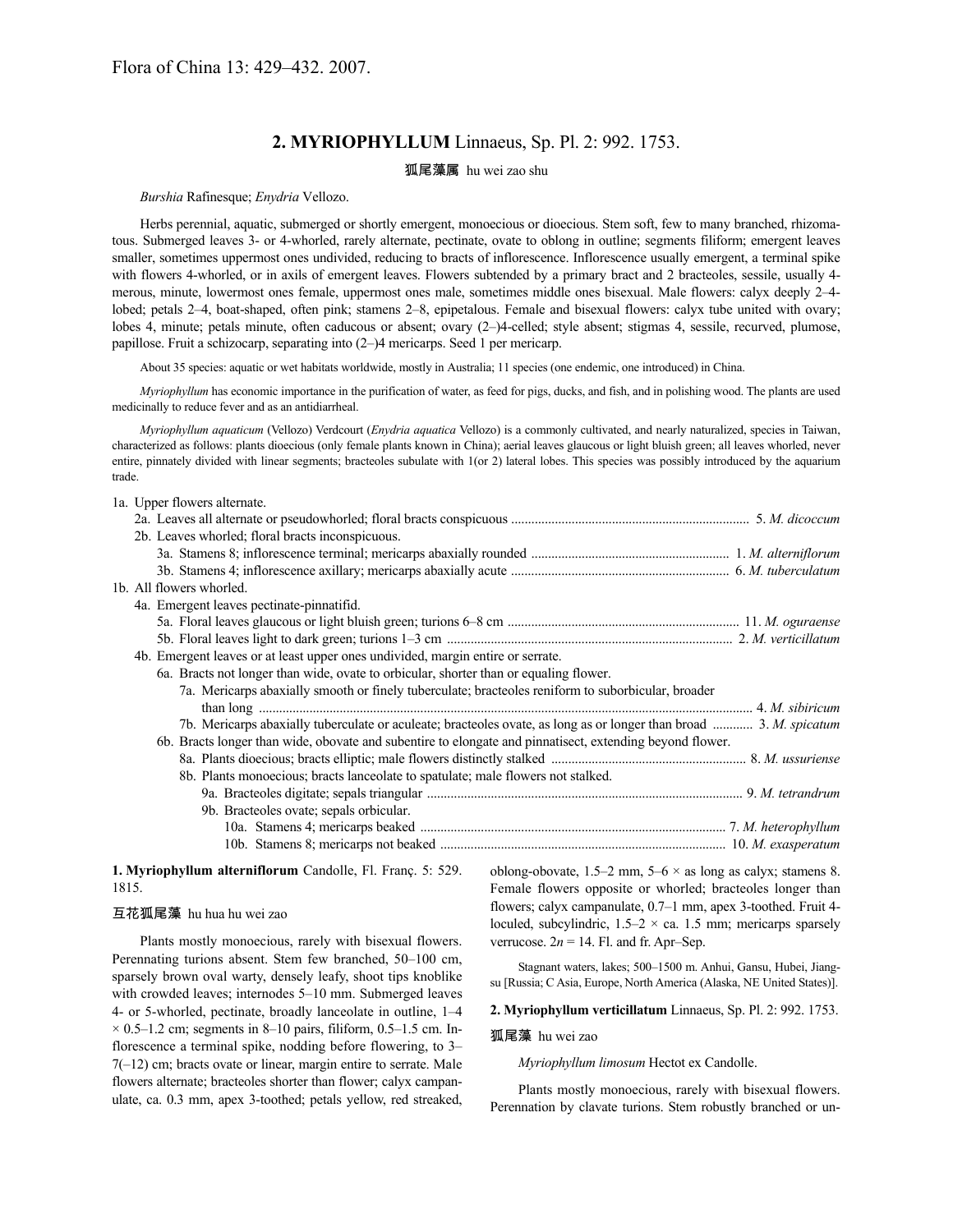branched, 50–150 cm; internodes often shorter than leaves. Submerged leaves 4–6-whorled, pectinate, narrowly ovate in outline,  $3-5 \times 1.5-2.5$  cm; segments in 10-20 pairs, filiform, 1-2.5 cm. Inflorescence a terminal spike of 4-whorled flowers, 7–20 cm; bracts pectinate or absent. Male flowers: bracteoles lanceolate-lobed; calyx broadly campanulate, ca. 1 mm, 4-parted nearly 1/2 of way to base; petals white or greenish, obovate, 2–2.5 mm; stamens 8. Female flowers: bracteoles pectinate,  $1-5 \times$  as long as flower; calyx tubular, shortly lobed; petals greenish or white, minute. Fruit 4-loculed, subglobose, ca. 3 mm; mericarps smooth or sparsely verrucose along margins. Fl. and fr. Apr– Sep.

Stagnant waters, lakes, ditches, slow streams, occasionally drying ponds; near sea level to 3500 m. Throughout China [Africa, Asia, Europe, North America].

In its terrestrial form this species may fully develop as small plants, with few leaf segments, and often set fruit better than the aquatic form.

## **3. Myriophyllum spicatum** Linnaeus, Sp. Pl. 2: 992. 1753.

## 穗状狐尾藻 sui zhuang hu wei zao

Plants mostly monoecious, rarely with bisexual flowers. Stem much branched, 100–250 cm, densely leafy in upper part, sparsely light green warty; internodes ca. 3 cm. Submerged leaves 4- or 5-whorled, pectinate, broadly ovate in outline, 3–  $3.5 \times 1-2.5$  cm; segments in 13-16 pairs, filiform, 1-1.5 cm. Inflorescence a terminal spike of 4-whorled flowers, 6–10 cm; bracts reniform or suborbicular, shorter than flowers, broader than long. Male flowers: bracteoles rhombic to elongate, margin entire; calyx broadly campanulate, 0.5–1 mm, 4-parted nearly to middle; petals 4(or 5), pale pink, elliptic, 1.5–2.5 mm; stamens 8, without androphore. Female flowers: bracteoles pectinate, lanceolate in outline; calyx tubiform, 0.7–1 mm, margin shortly lobed; petals absent or minute and caducous. Fruit 4 loculed, subcylindric, ca.  $2 \times 1.5$  mm; mericarps abaxially rounded, smooth or sparsely verrucose along margins. Fl. and fr. Apr–Sep.

Stagnant waters, lakes, ditches, slow streams, springs; near sea level to 4200 m, rarely to 5200 m in springs in Xizang. Throughout China [Asia, Europe].

## **4.Myriophyllum sibiricum** Komarov, Repert.Spec.Nov. Regni Veg. 13: 168. 1914.

## 西伯利亚狐尾藻 xi bo li ya hu wei zao

*Myriophyllum exalbescens* Fernald; *M. spicatum* Linnaeus subsp. *exalbescens* (Fernald) Hultén; *M. spicatum* var. *exalbescens* (Fernald) Jepson; *M. spicatum* var. *muricatum* Maximowicz.

Plants monoecious. Stem loosely erect in water, often whitish, few branched above, base characteristically curved or Ushaped on young plants; internodes distinct, ca. 1 cm. Submerged leaves 4- or 5-whorled, pectinate, ovate to oblong in outline; segments in 5–12 pairs, filiform, 1–5 cm. Inflorescence a terminal spike of 2–4-whorled flowers, mostly 4–10 cm; bracts shorter than or rarely equaling fruits. Male flowers: bracteoles oblong-spatulate or ovate-oblong, margin entire; petals pinkish; stamens 8. Female flowers: bracteoles mostly serrate or somewhat pectinate-toothed at margin; perianth absent or sepals vestigial. Fruit 4-loculed, globose, ca. 2 mm; mericarps abaxially tuberculate or aculeate. Fl. and fr. Apr–Sep.

Heilongjiang, Jiangsu, Jilin, Nei Mongol, Qinghai, Sichuan, Xinjiang, Xizang, Yunnan [Russia; North America].

**5.Myriophyllum dicoccum** F. Mueller, Trans. Philos. Inst. Victoria 3: 41. 1859.

#### 二分果狐尾藻 er fen guo hu wei zao

Plants monoecious and with bisexual flowers. Stem sparsely branched, 30–50(–80) cm; internodes 2–12 mm. Submerged leaves scattered or 2–5-whorled, pectinate, broadly ovate in outline,  $2-3 \times 1-2$  cm; segments in 4-12 pairs, filiform, 5–10 mm, apex finely mucronate; emergent leaves alternate, linear to narrowly oblanceolate,  $0.7-1.7 \times 0.5-1.5$  cm, margin entire or shortly toothed distally. Inflorescence of axillary, irregular dichasia of 1–5 flowers, female ones remaining submerged throughout development, male and bisexual ones borne on emergent part of stem; bracts leaflike; bracteoles deltoid, inconspicuous. Male flowers sessile, 4-merous; sepals deltoid, ca. 0.2 mm; petals red, ca. 1.8 mm, late caducous; stamens 4. Female flowers sessile or pedicellate, 2-merous; sepals deltoid, ca. 0.1 mm; petals absent or vestigial; ovary 2-loculed; styles clavate; stigmas red, capitate, not fimbriate. Bisexual flowers sessile, 4-merous; stigmas developing after pollen release, fimbriate. Fruit sessile or shortly pedicellate, olive-brown, 2 loculed (female flowers) or 4-loculed (bisexual flowers), ca. 1 mm; mericarps cylindric, smooth or sparsely tuberculate, apex truncate. Fl. and fr. May–Sep.

Fujian, Guangdong, Taiwan [E India, Indonesia (NE Java), Papua New Guinea, Vietnam; Australia].

*Myriophyllum dicoccum* was erroneously treated as *M. humile* (Rafinesque) Morong (*Burshia humilis* Rafinesque) in FRPS (53(2): 140. 2000). These taxa are separated by their fruit: *M. dicoccum* has 2 loculed fruit from female flowers and 4-loculed fruit from bisexual flowers on the same plant, whereas *M. humile* has only 4-loculed fruit.

**6. Myriophyllum tuberculatum** Roxburgh, Fl. Ind. 1: 471. 1820.

#### 刺果狐尾藻 ci guo hu wei zao

*Myriophyllum spathulatum* Blatter & Hallberg.

Plants monoecious. Stem much branched, to 150 cm. Submerged leaves 4- or 5-whorled, pectinate, ovate in outline, 2.5–  $4.0 \times 1.0 - 1.5$  cm; segments in 8–25 pairs, filiform, 1–2 cm; emergent, uppermost leaves alternate, spatulate to linear, 5–20 mm, margin shortly lobed to entire. Inflorescence of axillary flowers on emergent part of stem; bracts and bracteoles inconspicuous, ovate, margin entire. Flowers 4-merous. Sepals ovate, ca. 0.5 mm, margin finely serrate to entire. Petals white, broadly spatulate, 0.5–1.5 mm, persistent in fruit. Fruit 4-loculed, 4 angled, 2–3.5 mm; mericarps abaxially acute, spinose-verrucose, apices not spreading. Fl. and fr. May–Sep.

Stagnant and shallow waters; 100–400 m. Guangdong [India, Malaysia; Australia].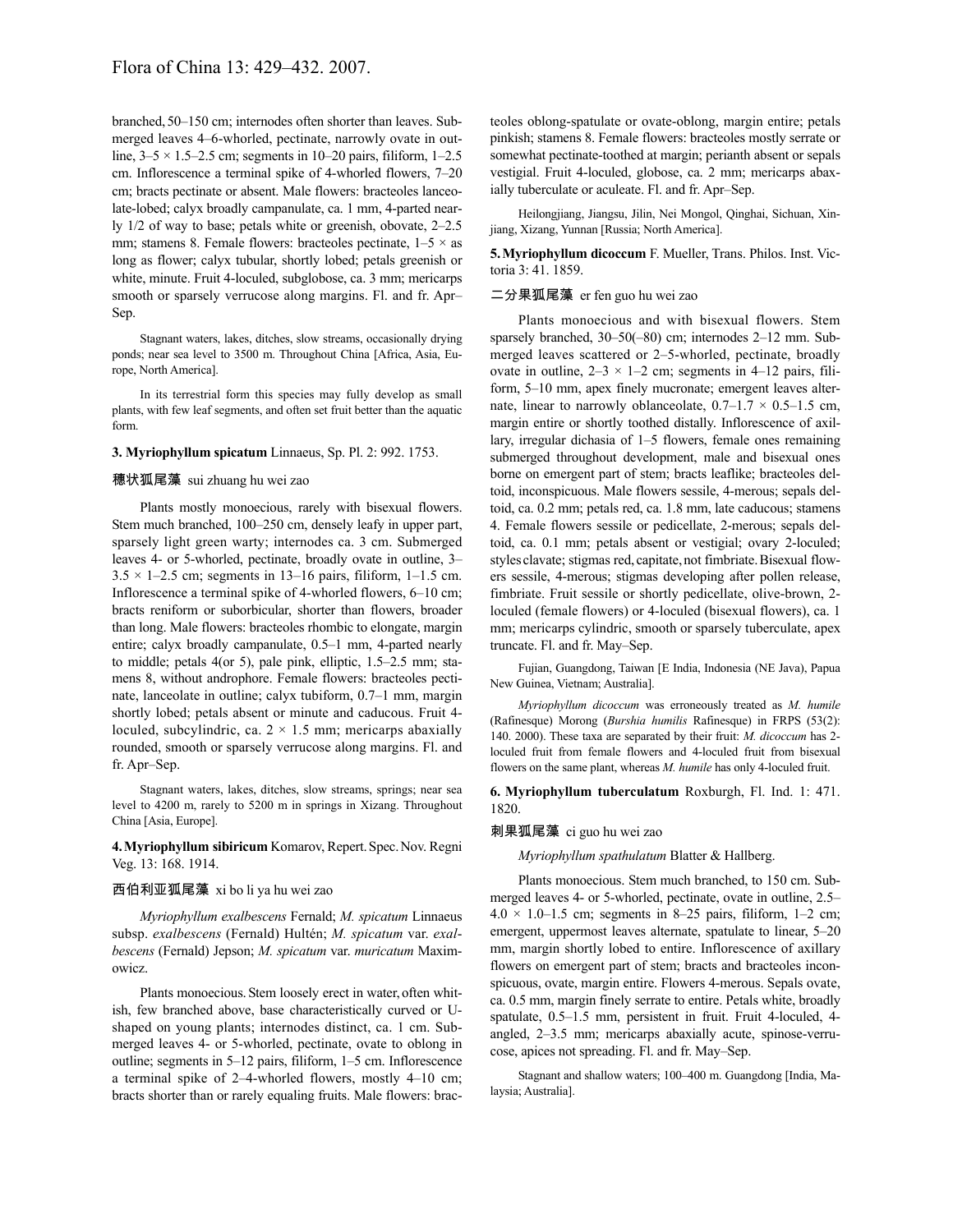**7. Myriophyllum heterophyllum** Michaux, Fl. Bor.-Amer. 2: 191. 1803.

## 异叶狐尾藻 yi ye hu wei zao

Plants hermaphroditic, occasionally monoecious. Stem stout, to 100 cm; internodes crowded. Submerged leaves 4- or 5-whorled or scattered, pectinate, oblong in outline,  $(1.5-2)2-4 \times$ 1–3 cm; segments in 5–12 pairs, filiform, 0.5–1.5 cm. Inflorescence a terminal spike of 4-whorled flowers, 5–35 cm, in monoecious plants lowermost flowers female, uppermost ones male; bracts persistent, eventually reflexed, lanceolate to oblong or obovate,  $4-18 \times 1-3$  mm, margin sharply serrulate; bracteoles ovate, ca.  $1.2 \times 0.6$  mm, margin serrate. Petals 1.5–3 mm. Stamens 4. Fruit 4-loculed, subglobose, 1–1.5 mm; mericarps with 2 finely tuberculate ridges abaxially, apex beaked. Fl. and fr. May–Aug.

Introduced and naturalized. Guangdong [native to North America].

**8.Myriophyllum ussuriense** (Regel)Maximowicz, Bull. Acad. Imp. Sci. Saint-Pétersbourg 19: 182. 1873.

#### 乌苏里狐尾藻 wu su li hu wei zao

*Myriophyllum verticillatum*Linnaeusvar.*ussuriense* Regel, Mém. Acad. Imp. Sci. Saint Pétersbourg, Sér. 7, 4(4) [Tent. Fl.- Ussur.]: 60. 1861.

Plants dioecious, rarely monoecious or with bisexual flowers. Stem weak, 5–20 cm. Submerged leaves 3- or 4-whorled, pectinate, broadly lanceolate in outline,  $5-10 \times 2.5-5$  cm; segments filiform, short, margin entire; emergent leaves 1 or 2, linear or lanceolate, minute, margin serrate to entire. Inflorescence of axillary flowers on emergent part of stem or a terminal spike; bracts and bracteoles elliptic, smaller than flowers, margin entire or serrate. Flowers 4-merous. Calyx tubular, shortly lobed. Petals pale reddish, obovate-oblong, ca. 2 mm. Stamens 8. Styles 4; stigmas white, long fimbriate. Fruit olive-brown, 4 loculed, subglobose, ca.  $0.75 \times 0.6$  mm; mericarps finely tuberculate. Fl. May–Jun, fr. Jun–Aug.

Muddy waterside shallows; near sea level to 1800 m. Anhui, Guangdong, Guangxi, Hebei, Heilongjiang, Hubei, Jiangsu, Jilin, Jiangxi, Taiwan, Yunnan, Zhejiang [Japan, Korea, Russia].

In FRPS (53(2): 135. 2000), this species was included in *Myriophyllum propinquum* A. Cunningham, which is separated on the size and shape of the bracteoles and flowers and is restricted to Australia and New Zealand.

#### **9. Myriophyllum tetrandrum** Roxburgh, Fl. Ind. 1: 470. 1820.

#### 四蕊狐尾藻 si rui hu wei zao

Plants monoecious. Stem few branched, to 200 cm. Submerged leaves 5-whorled, pectinate, ovate to oblong in outline, ca.  $4 \times 10$  cm; segments in 10–20 pairs, filiform, to 1.3 cm; emergent leaves narrower. Inflorescence a terminal spike of 5 whorled flowers; bracts entire at margin; bracteoles digitate at margin. Flowers 4-merous. Sepals triangular, ca. 1 mm, margin entire or finely serrate. Petals spatulate, ca. 1 mm, caducous. Fruit 4-loculed, subcylindric, ca. 3 mm; mericarps sparsely tuberculate to smooth. Fl. and fr. Mar–Sep.

Shallow waters; near sea level to 200 m. Hainan [India, Malaysia,

Thailand, Vietnam].

**10. Myriophyllum exasperatum** D. Wang et al., Ann. Bot. Fenn. 39: 268. 2002.

#### 短喙狐尾藻 duan hui hu wei zao

Plants hermaphroditic. Stem sparsely branched, reddish brown, 60–135 cm, rooting only at base, upper part usually emergent. Submerged leaves (4 or)5- or 6-whorled, pectinate, broadly ovate to suborbicular in outline,  $4.5-5.5(-6) \times 4-4.5$ cm; segments 2.2–2.8 cm, filiform; emergent leaves smaller, uppermost ones alternate to pseudowhorled, undivided, linear to spatulate, margin toothed distally. Inflorescence a terminal spike of (4 or)5- or 6-whorled flowers, 13–31 cm; bracts spatulate; bracteoles slightly brown, broadly lanceolate to ovate. Flowers 4-merous.Sepals orbicular.Petalswhite, pinkish at apex, hooded,  $1.5-1.8 \times 0.5-0.8$  mm, caducous. Stamens 8. Stigmas pinkish to white after anthesis, shortly fimbriate. Fruit reddish brown to olive brown, cubic,  $1.8-1.9 \times 1.9-2$  mm; mericarps separating late, finely tuberculate, longitudinal abaxial ridge tuberculate. Fl. Aug–Nov, fr. Oct–Dec.

● Slow-flowing rivers and streams, stagnant waters; near sea level to 200 m. S Guangxi (Dongxing).

**11.Myriophyllum oguraense**Miki,Bot. Mag. (Tokyo) 48: 335. 1934.

## 东方狐尾藻 dong fang hu wei zao

Plants monoecious. Stems branched mainly at base. Submerged leaves 4- or 5-whorled, pectinate, ovate to suborbicular in outline,  $2.4 - 5.7 \times 2.3 - 5.5$  cm; segments in 9-13 pairs, filiform, 1–3 cm; emergent leaves smaller. Inflorescence a simple or sometimes 2–10-branched spike of 4-whorled flowers; main and lateral inflorescences 2.5–9.5 cm; bracts leaflike; bracteoles white, 3-fid to pectinate. Male flowers: sepals green, deltoid, 0.5–0.8 mm; petals white to pale green, hooded, weakly keeled at base, caducous; stamens 8. Female flowers: sepals green, deltoid, 0.4–0.6 mm; petals white, slightly hooded, caducous; stigmas pinkish after anthesis, shortly fimbriate. Fruit olive-brown, 4-loculed, shortly cylindric; mericarps smooth with 2 abaxial, longitudinal ridges. Fl. and fr. Apr–Sep.

Slow-flowing tributaries of the Chang Jiang basin. Anhui, Heilongjiang, Hubei, Jiangsu, Jiangxi, Zhejiang [Japan].